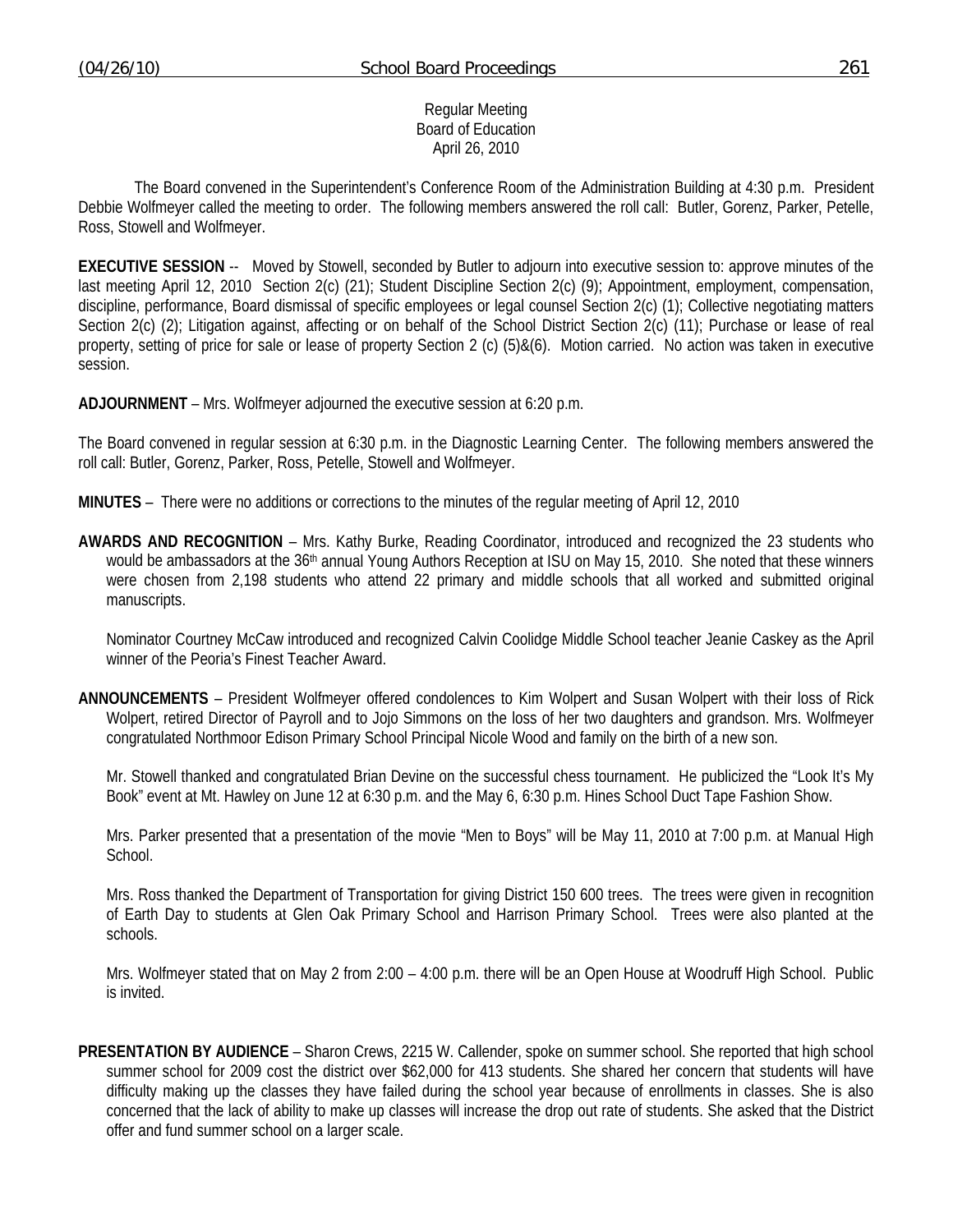Karen Adkins Dutro, 2610 W. Barker Ave. stated her concern that the Board meetings will not include televised public comments. She feels there needs to be more transparency and that the public is being excluded.

Terry Knapp, 922 W. Wilshire Dr., stated that there were rumors that Human Resources Director Mrs. Dimke gave pay raised up to \$9.00 per hour or 60% increases without going to the bargaining group or without the approval of the Board of Education. He stated his concern that the district is reverting back to where the Board and Superintendent will dictate and students need to be at the top of the triangle. Mr. Knapp would like to hear Dr. Lathan speak.

Sarah Alhassan, 319 W. Columbia Terrace, stated her concern with the apathy and non-compliance of unruly and disrespectful students and the need for parents to be more effective. She would like to challenge students and demand that very best from our citizens.

Marc Porch, 206 S. Becker Lane, stated that this is the last meeting that people will be able to hear from the public. He feels that the only people with a voice are businesses and those with passion are being silenced. He asked that the Board reconsider their decision because it is not constitutional and is shameful.

Briggett Carter, 1926 W. Hudson, stated that she is a PAHS graduate and that she is in favor of keeping the school open. She emphasized that teachers believed in students and helped them succeed. She finished high school and college and is now the vice president in a bank.

Marquetta Dunigan, 723 W. Nowland, a graduate of PAHS also would like to see the program stay open. She has also graduated from college and is working on a masters degree.

Andrew Jowers, 1416 NE Madison Ave., Rev. Jowers feels the way we educate students is archaic. He would also like to see the high school students start at an earlier time and the primary students start later. He stated that he taught a class at Manual High School and there was a need for more equipment. He would like to see the community and school district work together.

Chris Notary, Richwoods High School, stated that the clerical staff is appalled with the Director of Human Resources for reclassifying ten employees to a higher paygrade level with no consideration to the contract or the effect on the remaining unit members. She feels it would be equitable for all clerical members to get the same raises that the ten have gotten for the last six months.

Savino Sierra, 1708 S. Stanley, stated that he did meet Dr. Lathan at Trewyn Middle School and that the watchdog group will be watching. He stated his concern that there was not an Hispanic member of the Superintendent Search Committee.

Carly Turner, 1401 W. Parkside Dr. spoke in favor of keeping the PAHS program open. She read a letter from her mother stating the importance of the program to her family. Carly stated that she began her high school career at another facility and the environment was too disruptive. She stated that teachers at PAHS were there for the students and they were like family and that it is because of PAHS that she graduated and is now attending ICC.

Paul Peterson, 3828 N. Monroe Ave., stated that the PAHS staff and facility is wonderful and he empahsized that the program needs to stay.

Bryan Devine, 1917 E. Knox, stated that he does not make his comments just to be on TV. He suggested that the Board continue to show the public comment portion, but allow the Board of Education to respond. He stated that parents and others do have the right to know what is facing the district. He does not feel that the Board should have a choice of what to broadcast.

Charlie Thomas, 619 Forrest, stated his concern that the Woodruff High School building would be used for other purposes and there would not be the savings as estimated. He stated his concern with the placement of teachers in positions, people are saying they are not getting shots for jobs they want. He also stated his concern with grading requirements from one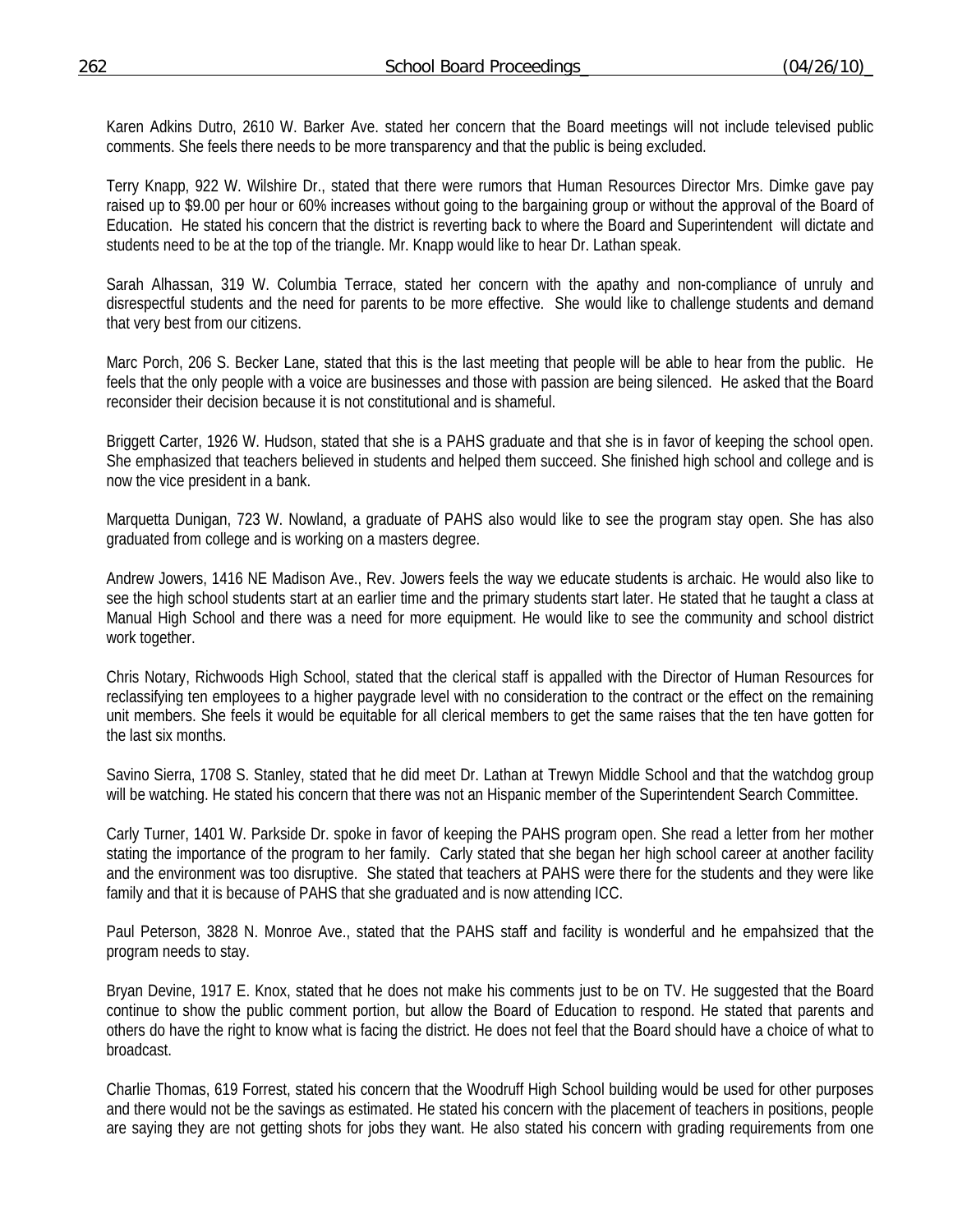school to another. He stated his hope that the Lindbergh Middle School principal would be retained. He stated that he does feel that it is important that people who cannot attend the meetings hear the public comments.

Debbie Chavez, 3604 N. Missouri, spoke on behalf of the clerical contract book. She asked that people adhere to the contract book. She emphasized that employees do have bargaining agreements and that administration needs to follow the agreement, know the articles and negotiating process – administration cannot change wages or reclassify employees without bargaining the changes with the union – or it can end up being a legal mess. She reported that in November 2009 the reclassification of 10 employees in human resources and payroll changed without any bargaining. When a job was posted because of a retirement, the union was then informed of the change, five months after it happened, a clear violation of the contract. She noted that the grievance procedure is being followed but that a grave injustice to district employees had happened. She reported that the change resulted in from \$7,664.80 to \$9,973.60 per person for 26 weeks of pay – the cost to the District for the increase for one year would be \$176,384. She feels that damage has been done by one person in not realizing what her job is and others in condoning these actions. She asked: What can the fix be? Why was it necessary to hide the increase? How can we build trust in the future?

Elaine Hopkins, 1825 Maple Ridge, stated her concern that there was no televised vote of the Board's decision to eliminate the public comment portion of the meeting from the tape delayed broadcast. She also stated her concern that there were secret raises with no vote. Mrs. Hopkins spoke to the book "Death and Life of Great American Schools" and read a quote from the books. She stated that we all support education and asked that we get District 150 back on track.

## **INFORMATION ITEMS – REPORTS FROM SUPERINTENDENT AND STAFF** –

1. GOAL 1 – STUDENT ACHIEVEMENT – Dr. Durflinger presented the change to policy 7:70 – Attendance and Truancy - Compulsory Attendance - to align it with administrative procedure 6:280 – Instruction – Grading and Promotion.

### **7:70 ADMINISTRATIVE PROCEDURE**

## *ATTENDANCE AND TRUANCY – COMPULSORY ATTENDANCE*

#### **I. Excused Absences**

- A. Requests by students to be absent from school shall be granted by principals or his/her designee only under the provisions provided for in *The School Code of Illinois.*
- B. A student's parent(s)/guardian(s) must authorize all absences and notify the school 48 hours in advance when situations require pre-approval notices, otherwise at the time of the student's absence.
- C. Requests by students to be absent from school to make visits to college campuses and job interviews shall be granted only in accordance with District practice (up to five days total).
- D. Requests by students to be absent from school for the following reasons will be considered excused absences:
	- illness
	- observance of religious holiday (with 48 hours notice requested)
	- death in the immediate family
	- family emergency
	- visits to college campuses and job interviews (with 48 hours notice requested)
	- situations beyond the student's control as determined by the Board of Education
	- other circumstances which cause reasonable concern to the parent for the safety or health of the student.
- E. It shall be the responsibility of the student to complete all make-up work within the time limits established by school personnel
	- Requests by students to be absent from school during the semester examinations shall be denied.
- **II. Unexcused Absences, Truancies, Suspensions**
- A. Students who are absent for reasons other than listed under excused absences shall be considered unexcused.
- B. Correction responses will be made with unexcused absences:
	- Phone call to parent/quardian when student is absent.
	- 3rd unexcused absence in primary and middle and 5<sup>th</sup> unexcused absence in high school, principal or designee will meet with student to discuss reasons for being absent, importance of attendance and develop a plan for possible solutions including community support services, explanation of the law concerning student attendance and responses for failure to meet the expectations of attendance plan.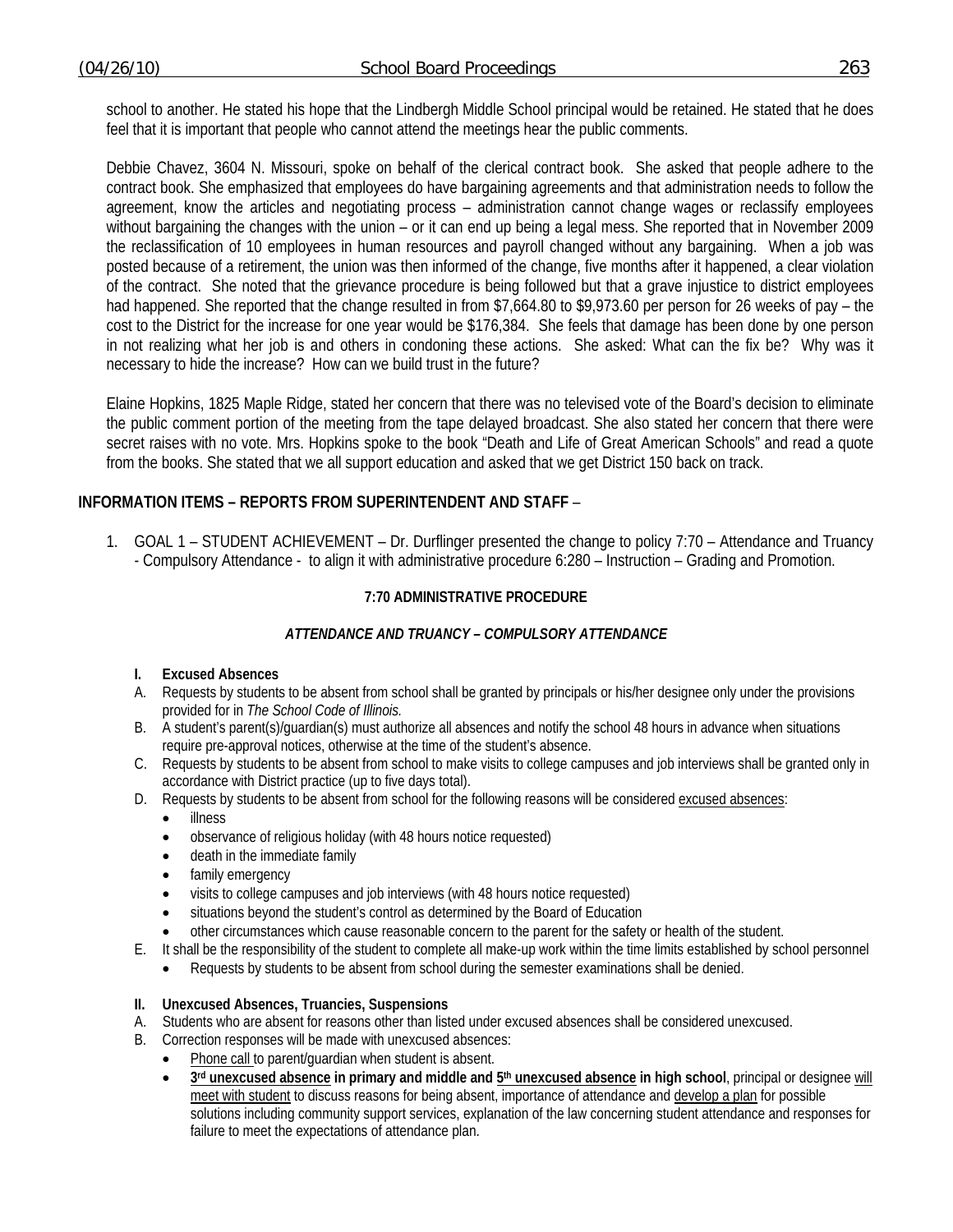- Following conference with student, principal/designee will contact parent/guardian to review all items covered in student meeting and inform them of the District's policy requiring a doctor's note after 10 absences.
- **At the primary, middle and high schools, upon the student's 5th unexcused absence**, the principal/designee will mail or have delivered a letter requesting the parent(s)/guardian(s) to contact the school within 5 days of date of letter, to schedule a meeting to discuss child's absences and develop a targeted intervention plan. The letter will list resources for parents if they need assistance. Letter will inform parents of expectations and levels of intervention. (Note: failure of parents to attend meeting will not change the process for the parent(s)/guardian(s) or a student's targeted plan development.
- The meeting with the family may be individual or conducted as a group meeting with several families. The meeting could occur as a building-level Targeted Team Meeting, a "Project TARGET" meeting, etc. Sign in and the development of a proposed plan will be required.
- Connecting with the student and family for any further unexcused absences is strongly recommended.

C. If issues continues:

- Upon **10th unexcused absence** from school, principal/designee will mail or hand-deliver a letter to parents requesting they contact the school within 5 days of date of letter to schedule an appointment. Any further absences without a doctor's note (specifically stating the child was too ill to be in school) presented to the school within 24 hours may result in further consequences.
- A meeting with parent/guardian, student, school officials and/or community support to review the action plan that continues to identify reasons for absences and specific intervention for students and/or family to resolve issues that interfere with school attendance. The "whole child" (achievement, behavior, family issues, social/emotional development, health, etc.) will be considered when developing a targeted intervention plan. Recommendation for Summer School attendance may occur.
- Again connecting with the student and family for any further unexcused absences is strongly recommended.
- D. If issue continues:
	- Upon the 15<sup>th</sup> and 18<sup>th</sup> unexcused absence without a Doctor's note, parents will receive a hand delivered letter from the school requesting a signature and acknowledgement of consequences of 18 unexcused absences. A parent meeting is highly encouraged.
	- In addition, upon the 15<sup>th</sup> unexcused absence without a Doctor's note, all students ages 7-12 will be referred to PROJECT TARGET and placed on their caseload.
	- For the 15<sup>th</sup>, 16<sup>th</sup>, and 17<sup>th</sup> unexcused absence, parents of students, ages 7-17, will be issued a Truancy Ticket. Students, ages 14-17, will also receive a Truancy Ticket.
	- Upon the **18th unexcused absence** ("Chronic Truant"), students, ages 7-14, Project TARGET will refer the case to **the Peoria County State's Attorney's Office** for possible violation of Illinois School code, Sec. 26-10, "Any person having custody or control of a child is subject to the provisions of this Article to whom notice has been given of the child's truancy and who knowingly and willfully permits such a child to persist in his truancy within the school year, upon conviction shall be subject to not more than 30 days imprisonment and/or a \$500 fine. The student may be removed from his/her home school and placed in an alternative site for the remainder of the year." Summer School attendance will be required.
	- On the **18th unexcused absence, students, ages 13+ and their parent(s)/guardian(s) may sign an Alternative Attendance Contract** which states if the student receives two more days of absences, they will be transferred to an alternative site.
- **E.** Suspended students shall be given a zero, but they should be allowed to make up the assignment(s)/test/work and shall receive a grade of 50% if the work is completed. Students with an unexcused absence shall be given a zero, but they shall be allowed to make up the work for full credit. At the high school level, after nine (9) unexcused absences, the student automatically fails the course for that grading period. (see 6:280AP)

These students shall be permitted to make up such work as is required for course completion, such as book reports, term papers, or projects. A makeup date will be assigned by the teacher and the grade recorded for that date, not the original date when the student had an unexcused absence.

Routine daily assignments may also be completed by the student, if required by the teacher. A makeup date will be assigned by the teacher and the grade recorded for that date, not the original date when the student had an unexcused absence.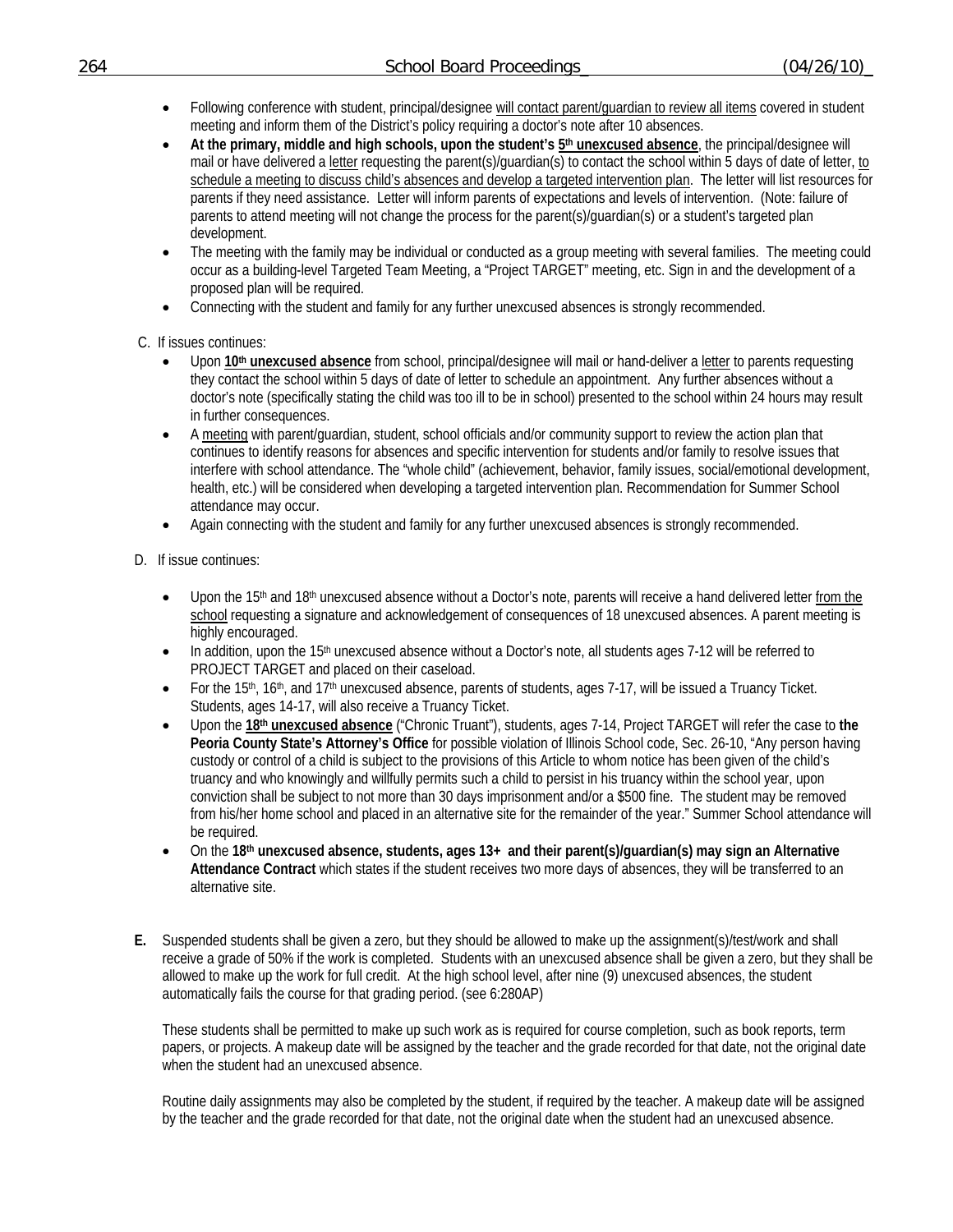F. Absences to Take Part in Extra Curricular Activities

While it may, occasionally, be necessary for the principal to approve the release of students from regularly scheduled classes to take part in extra curricular activities, this practice is to be held to a minimum.

Absences may be approved for participation in competitive events sponsored by District 150 or regularly scheduled through state organizations like the Illinois High School Association with which the District has official affiliation. Absences may be approved for national or international competition such as is held for speech, debate, cheerleading and vocational education providing qualification for such competition was secured through successful state competition. District 150 will not be obligated for any expense incurred.

The principal or a district-wide sponsor of the extra-curricular activity may, with the concurrence of the Associate Superintendent may approve other school-sponsored trips to be accomplished primarily when school is not in session. These trips will be considered for approval if the experiences are an integral part of the school curriculum and contribute to the District's desired educational goals. Each trip authorization shall be based on written rationale of the travel's educational value as well as safety and welfare of the students involved. The principal must assure the District that adequate supervision is provided. The District will not be obligated for an expense incurred, with the possible exception of the cost of a substitute, if needed.

Revised: September 19, 2005 April 26, 2010

2. Goal 2 – FISCAL RESPONSIBILITY

 FINANCE REPORTS – Ms. Schau presented this report for the Board's information and review. Questions were asked and answered regarding the report. Mr. Stowell questioned the \$10 million reported in revenue on the Federal Adult Education line. Ms. Schau reported that this funding is what the District has received from the State in ARRA funding, but it is in lieu of State money. The reporting in that line item is required. He also asked about the credit in the Tort Fund. She noted that we had to reverse an auditing journal entry because it was adjusted twice.

 Dr. Gorenz discussed the District funding for PAHS, Adult Education and Pre-K. He stressed that the District is not cutting the funding for these programs, the state is. Dr. Gorenz would like more information on what the process will be going forward for Adult Education, Pre-K and PAHS. Ms. Schau reported that there are still many questions - we do not know what State funding will be and unfortunately the legislature will be adjourning May 7. She noted that this would allow us to know the numbers earlier, but Ms. Schau is worried about what those numbers will be. Dr. Gorenz shared his concern that the State would pass a six month budget, which would be very difficult for the district. Dr. Gorenz would like a report on the cost of grant funded programs for 08-09 and this year and what the Education Fund had to supplant. Ms. Schau noted that any shortfalls in grant funded programs has to come from the Education Fund

 Mrs. Parker stated that she feels that the Board needs to set priorities for programming. Dr. Gorenz stated that the Board also needs to know the alternative programs available in the community. Ms. Schau reported that the District is receiving General State Aid payments on a regular basis, but the State is using ARRA Funds to make the payments. Her concern is what will happen when the State no longer receives ARRA Funds. Ms. Schau will prepare an updated report on the status of the categorical funding.

PURCHASE ORDERS OVER \$2,500 – Mrs. Schau presented this report for the Board's review.

- 3. GOAL 3 QUALITY STAFF
- 4. GOAL 4 SAFE, CARING ENVIRONMENTS
- 5. GOAL 5 CULTURE OF CUSTOMER SERVICE Report of Requests under the Freedom of Information Act and Status of Such Requests. Dr. Durflinger reported that since our last Board meeting report, we have received ten (10) new Freedom of Information Act requests. Of those new requests, two (2) were filled and eight (8) are pending. Of the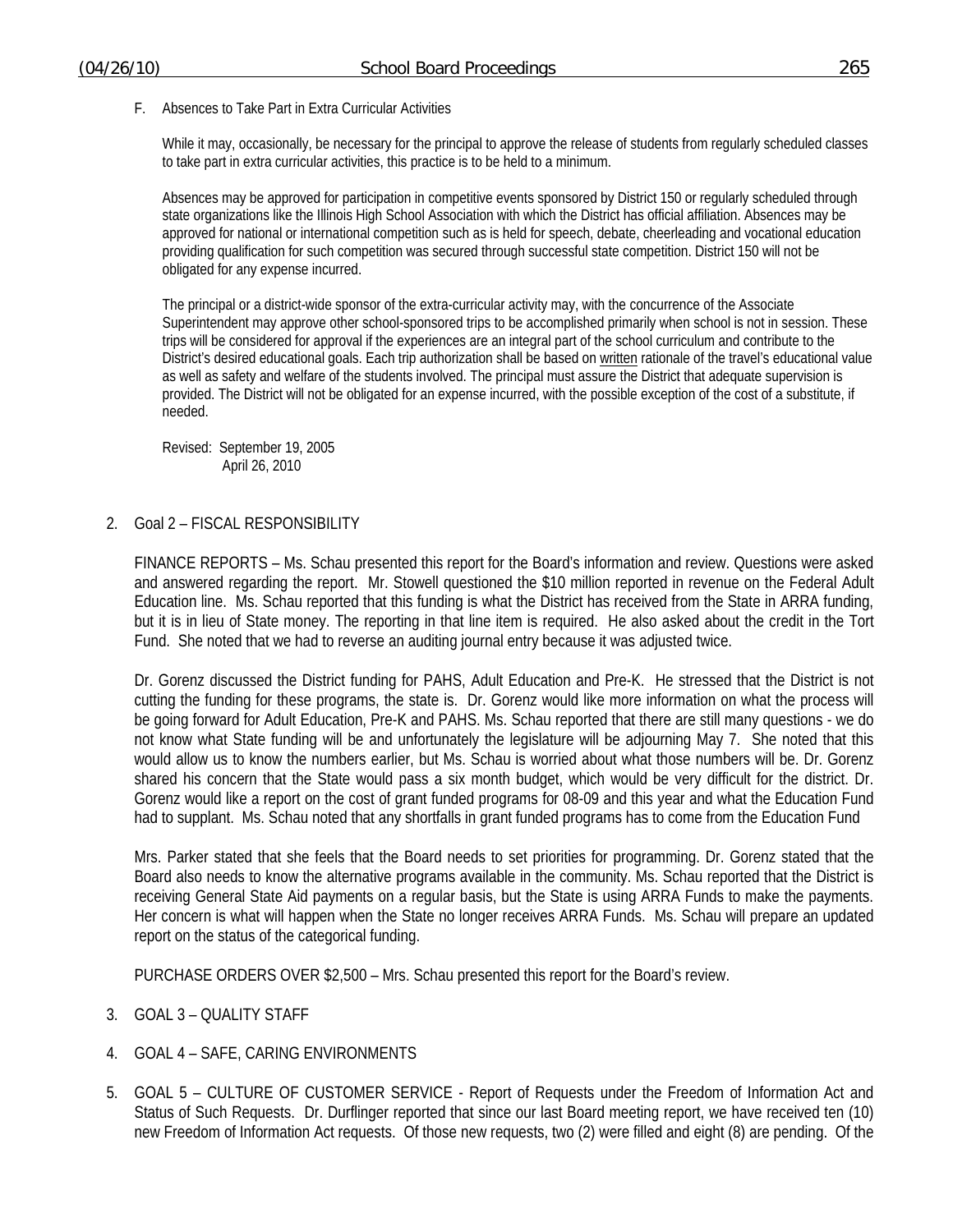three (3) pending requests noted on the April 12, 2010 board report, one (1) is still in pending status and two (2) were filled. We have received fifty-five (55) total requests for the calendar year (since January 1, 2010).

# **CONSENT AGENDA –**

ADOPTION OF CONSENT CALENDAR -- Moved by Parker, seconded by Petelle adoption of the consent calendar.

On roll call, 7 ayes. Motion carried.

GIFTS TO SCHOOL DISTRICT – Moved by Parker, seconded by Petelle, that the following donations be accepted and letters of appreciation sent to the donors.

\$2,000.00 donated to the Developmental Center for supplies and equipment for students by the Knights of Columbus St. Jude Council

Installation of Smart Boards and Projectors, valued by the donor at \$760.00, donated by Lindbergh Middle School PTO

\$6,000.00 for school use, donated by Ameren-Cilco to Peoria Adult Education Center

\$500.00 for the rental fee at Gateway Building for graduation donated by Commerce Bank to Peoria Alternative High **School** 

\$500.00 for PE supplies, donated by Independent Sports Club to R.A. Jamieson School

- \$2,000.00 for supplies and equipment for students donated by Knights of Columbus St. Jude Council to R.A. Jamieson **School**
- \$500.00 to be used for student needs, donated by Salem Lutheran Church Outreach Committee to Thomas Jefferson Primary School

Washington Gifted School received the following donations to help pay end-of-year trip fees for a student in need:

\$5.00 donated by Mr. and Mrs. Brian Morrical

\$20.00 donated by Tracy Lovestrand and James Boyle

\$20.00 donated by The Benito Carrillo Family

\$100.00 donated by Tsung How Liu and Lin Zhu

\$15.00 donated by Mr. and Mrs. Mark Race

\$21.00 donated by Drs. Ulf and Nguyet Lindquistor

2 used squad cars, valued by the donor at \$2,400.00, donated by the City of Peoria to Peoria Public Schools

On roll call, 7 ayes. Motion carried.

PAYMENT OF BILLS -- Moved by Parker, seconded by Petelle approval of the payment of the following bills.

| FUND | <b>DESCRIPTION</b>                  | <b>BAL.SHEET</b> | <b>REV</b> | <b>EXPENSE</b> | TOTAL        |
|------|-------------------------------------|------------------|------------|----------------|--------------|
| 10   | EDUCATIONAL FUND                    | \$2,368.01       |            | \$516,209.67   | \$518,577.68 |
| 20   | <b>OPERATIONS, BLDG &amp; MAINT</b> |                  |            | \$146,707.91   | \$146,707.91 |
| 40   | TRANSPORTATION                      |                  |            | \$110,829.93   | \$110,829.93 |
| 60   | CAPITAL PROJECTS                    |                  |            | \$0.00         | \$0.00       |
| 90   | CAPITAL IMPROVEMENTS                |                  |            | \$2,131.18     | \$2,131.18   |
| 95   | MID CENTRAL ASSOCIATION             |                  |            | \$0.00         | \$0.00       |
|      | PPS ADMIN OUTREACH                  |                  |            |                |              |
| 99   | PROG                                |                  |            | \$0.00         | \$0.00       |
|      |                                     |                  |            | \$775,878.69   | \$778,246.70 |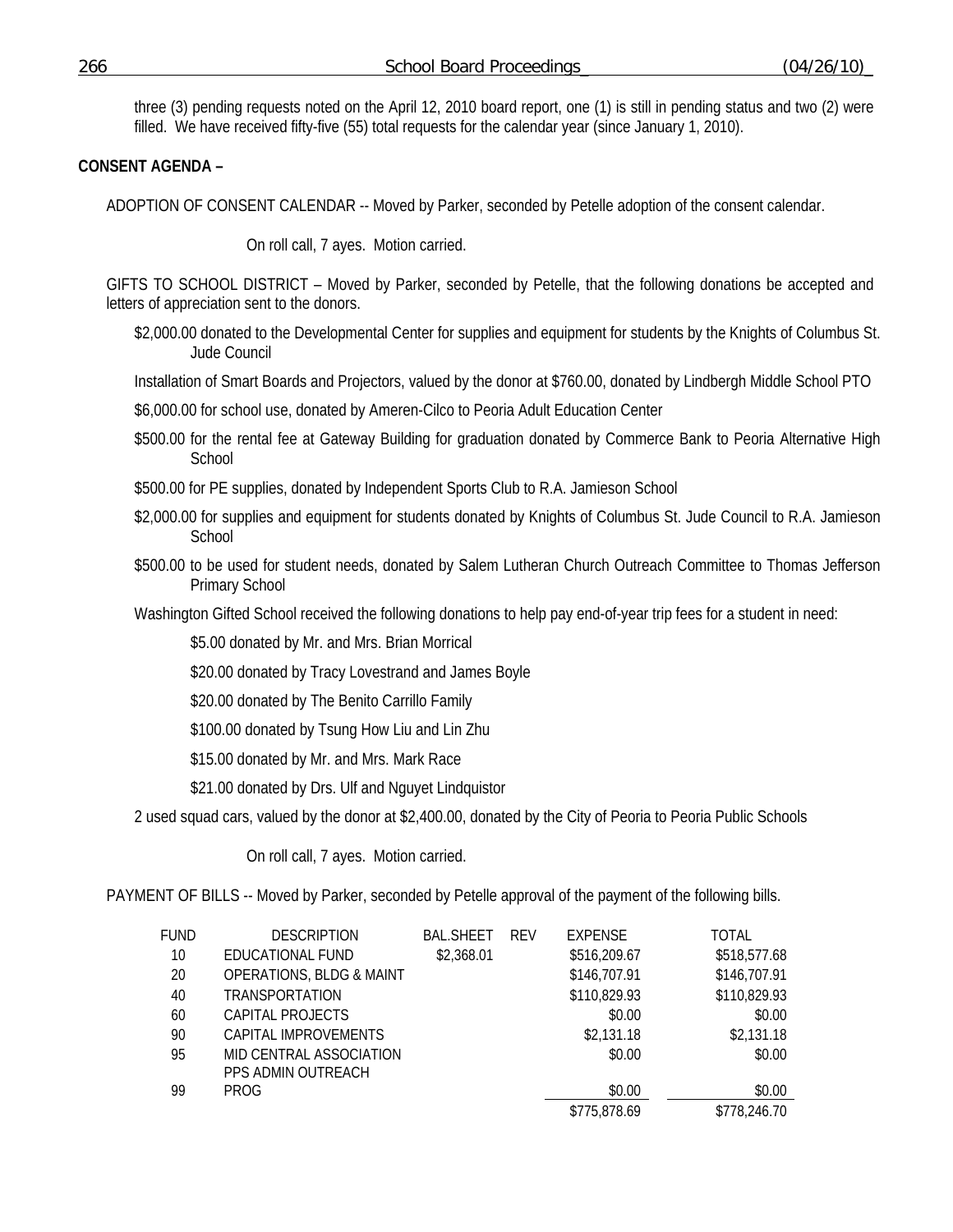On roll call, 7 ayes. Motion carried.

CONSIDERATION OF BIDS – Moved by Parker, seconded by Petelle approval of the following bids.

## Custodial Supplies for Warehouse

Request for bid was sent thirty-seven (37) vendors. Two vendors returned "No bid". Bids were received from seventeen (17) vendors as follows:

| All American Poly        | \$<br>0.00     |
|--------------------------|----------------|
| Carter Paper & Packaging | \$<br>3,656.79 |
| <b>Central Poly</b>      | \$<br>6,400.00 |
| <b>Central Supply</b>    | \$<br>4,363.10 |
| D.P Industrial           | \$<br>7,580.00 |
| Dyna Pak                 | \$<br>0.00     |
| Flex Pac                 | \$<br>266.60   |
| George Pasquel           | \$7,289.60     |
| Interboro Packaging      | \$<br>0.00     |
| Interline Brands/Amsan   | \$52,521.52    |
| J.P Gasway               | \$<br>0.00     |
| Jadcore/Liner Lady       | \$26,030.00    |
| Kaeb Sanitary            | \$38,813.32    |
| Maloney's Service        | \$<br>0.00     |
| Sunrise Supply           | \$<br>25.25    |
| Triad Industrial         | \$16,619.50    |
| Unipak                   | \$<br>0.00     |

The above bids were opened on Thursday, April 15, 2010, at 1:30 pm by Julie Cramer and Debbie Brown. This is awarded by line item and is recommended as above. This bid will be charged to Education Fund.

## Horticulture Materials

Request for bid was sent to twelve (12) vendors. Five vendors returned bids, but two did not include a bid bond. Three returned as follows:

|                       | 24-4-12 fertilizer 18-5-9 fertilizer |                 | fertilizer/herbicide |
|-----------------------|--------------------------------------|-----------------|----------------------|
| Behm & Hagemann       |                                      | \$3268.80       | \$8095.50            |
| Helena Chemical       | \$1312.00                            | \$3168.00       | \$7119.00            |
| MTI                   | \$1270.00                            | \$3744.00       | \$5986.40            |
|                       |                                      |                 |                      |
|                       | Round Up Ultra                       | Round Up Drypak |                      |
| Behm & Hagemann       | \$760.90                             | \$1791.00       |                      |
| Helena Chemical       | \$550.00                             | \$1350.00       |                      |
| <b>MTI Bettendorf</b> | no bid                               | no bid          |                      |

The above bids were opened on Thursday, April 15, 2010, at 1:30 pm by Julie Cramer, Debbie Brown, Pat Carrigan and Dave Ryon. MTI did not meet specifications on any products. It is recommended to award all products to Helena Chemical. This bid will be charged to Buildings & Grounds.

#### Window Replacement at Whittier

Request for bid was sent to seven (7) vendors by Kenyon & Associates. Six vendors returned bids as follows: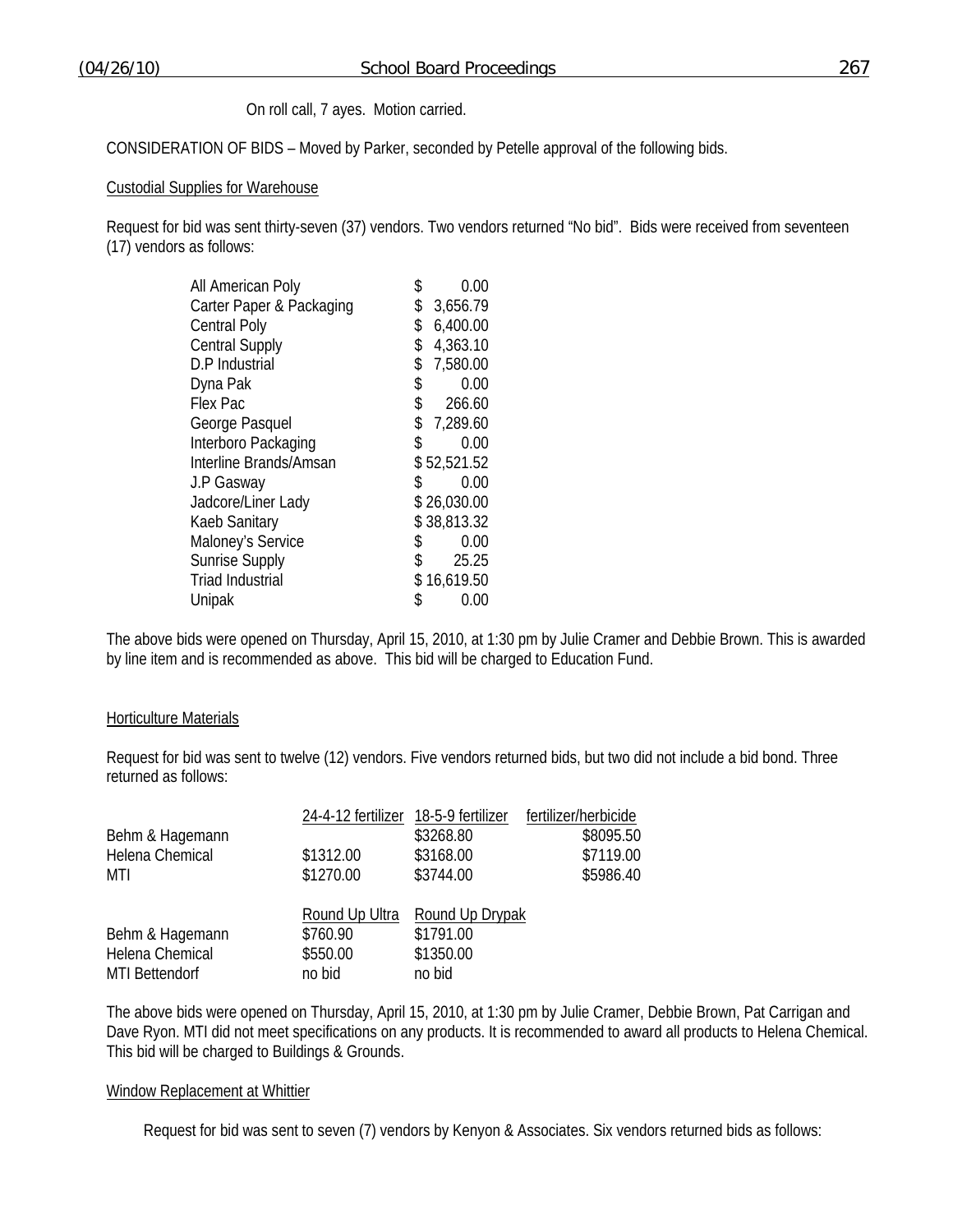| Bishop Bros.                | \$762,699.00 |
|-----------------------------|--------------|
| <b>Clark Corporation</b>    | \$639,000.00 |
| T. Haefli & Sons            | \$643,767.00 |
| <b>Horan Construction</b>   | \$667,000.00 |
| Peoria Metro Const.         | \$667,500.00 |
| <b>Vanquard Contractors</b> | \$693,300.00 |

The above bids were opened on Thursday, April 15, 2010, at 1:30 pm by Julie Cramer, Dave Ryon and Debbie Brown. It is recommended to award the low bid of \$639,000.00 to Clark Corporation. This bid will be charged to Health Life Safety Funding.

On roll call, 7 ayes. Motion carried.

HUMAN RESOURCE REPORT -- Moved by Parker, seconded by Petelle approval of the following human resource report as presented by the administration.

| <b>Certified Personnel</b>                                        | <b>Effective Date</b> |
|-------------------------------------------------------------------|-----------------------|
| <b>Appointments</b>                                               |                       |
| Summer School Teachers - Part Time                                |                       |
| Seiberling, Ellen - Trewyn / Current Teacher                      | 06/14/10              |
| Szilveszter, Lindsay - Von Steuben / Current Certified Tutor      | 06/14/10              |
| Resignation                                                       |                       |
| Administrators - Full Time                                        |                       |
| Ludlum, Angela - Von Steuben/Assistant Principal/Other Employment | 06/18/10              |
| Teacher - Full Time                                               |                       |
| Daczewitz, Marcus - Woodrow Wilson / Other Employment             | 04/12/10              |
| <b>Non-Certified Personnel</b>                                    |                       |
| <b>Return to Work</b>                                             |                       |
| <b>Teacher Aides</b>                                              |                       |
| Haynes, Denise – Thomas Jefferson / From Medical Leave            | 03/22/10              |
| <b>Retirements</b>                                                |                       |
| Cafeteria - Full Time                                             |                       |
| Sherlock, Beverly - Peoria High / Cook                            | 05/28/10              |
| Teachers Aide - Full Time                                         |                       |
| Dudley, Diana - Sterling                                          | 05/27/11              |
| Rogers, Anna - Jamieson                                           | 05/31/11              |
| <b>Return to Work</b>                                             |                       |
| <b>Teacher Aides</b>                                              |                       |
| Fauser, Mary - Lindbergh                                          | 04/12/10              |
| Robinson, Glorier - Valeska                                       | 04/19/10              |
| <b>Certified Substitutes</b>                                      |                       |
| <b>Resignations</b>                                               |                       |
| Teachers                                                          |                       |
| Cowser, Michelle - Other Employment                               | 04/15/10              |
| Koval, Jon - Other Employment                                     | 04/21/10              |
| Smith, Reese - Other Employment                                   | 04/12/10              |
| <b>Terminations</b>                                               |                       |
| Teachers                                                          |                       |
| Ramseyer, Dean - Reliability Concerns                             | 04/15/10              |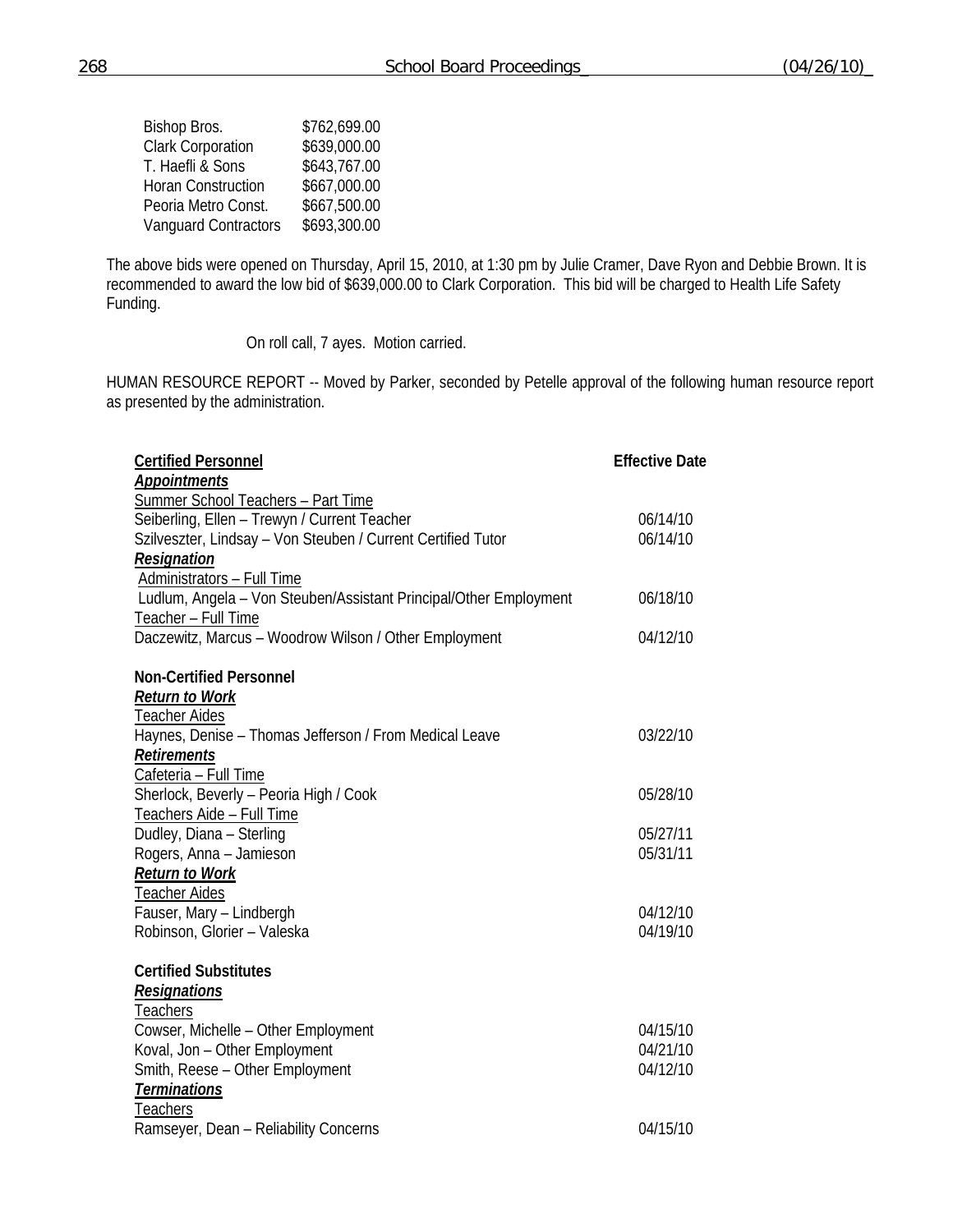**Non-Certified Substitutes**  *Appointments* Student Worker Cagle, Jamee – Valeska / Custodian 04/27/10

On roll call, 7 ayes. Motion carried.

TRAVEL REQUESTS - Moved by Parker, seconded by Petelle approval of the travel requests as presented by the administration. (Copy is on file in the board secretary's office.)

Mrs. Ross would like to see the cost of subs listed on the report.

On roll call, 7 ayes. Motion carried.

IHSA MEMBERSHIP – Moved by Parker, seconded by Petelle that the Board of Education approve the renewal of membership in the Illinois High School Association for Manual High School, Peoria High School and Richwoods High School, and agree to adopt and abide by the Constitution, By-Laws, Terms and conditions, and Administrative Procedures, Guidelines and Policies of the Illinois High School Association for the year July 1, 2010 through June 30, 2011.

On roll call, 7 ayes. Motion carried.

## **DELIBERATION AGENDA** -

Review of Suspensions - Moved by Petelle seconded by Butler that the Review of Suspensions listed on the Report dated April 26, 2010 be approved as amended.

On roll call, 7 ayes. Motion carried.

Expulsions – Moved by Petelle, seconded by Butler that the Expulsions listed on the report dated April 26, 2010 be approved as presented.

> On roll call, 6 ayes. Butler, Gorenz Parker, Petelle, Stowell, Wolfmeyer, 1 nay. Ross. Motion carried.

Revocation of Board Probation – Moved by Petelle, seconded by Butler that the Expulsions list on the Revocation of Board Probation Report dated April 26, 2010 be approved as presented.

> On roll call, 6 ayes. Butler, Gorenz , Parker, Petelle, Stowell, Wolfmeyer, Gorenz 1 nay. Ross. Motion carried.

**APPROVAL OF RESOLUTION** – Moved by Parker, seconded by Butler that the Board of Education receive and approve a resolution from Peoria Promise Neighborhood Planning Board Related to a Promise Neighborhood Application.

Dr. Durflinger reported that the Promise Neighborhood Application is a collaboration of entities working on applying for a grant. He introduced Sandy Burke, District Family Liaison, who is on the steering committee for the grant. She reported that the grant not only involves schools but also hopes to impact the neighborhood surrounding the schools. The model used that is Harlem Neighborhoods Model. She reported that the grand would allow Peoria to come together to work in collaboration on behalf of urban, low-income families with the goal being to apply for the grant, but even if the grant is not received, the community would know the direction they want to go. PCCEO would be the lead agency for the grant. Dr. Gorenz noted that this grant would fit in with the strategic direction of the District. He noted that City Councilman Jacob started a plan with the impact zones around the new schools and this is a major extension of that plan.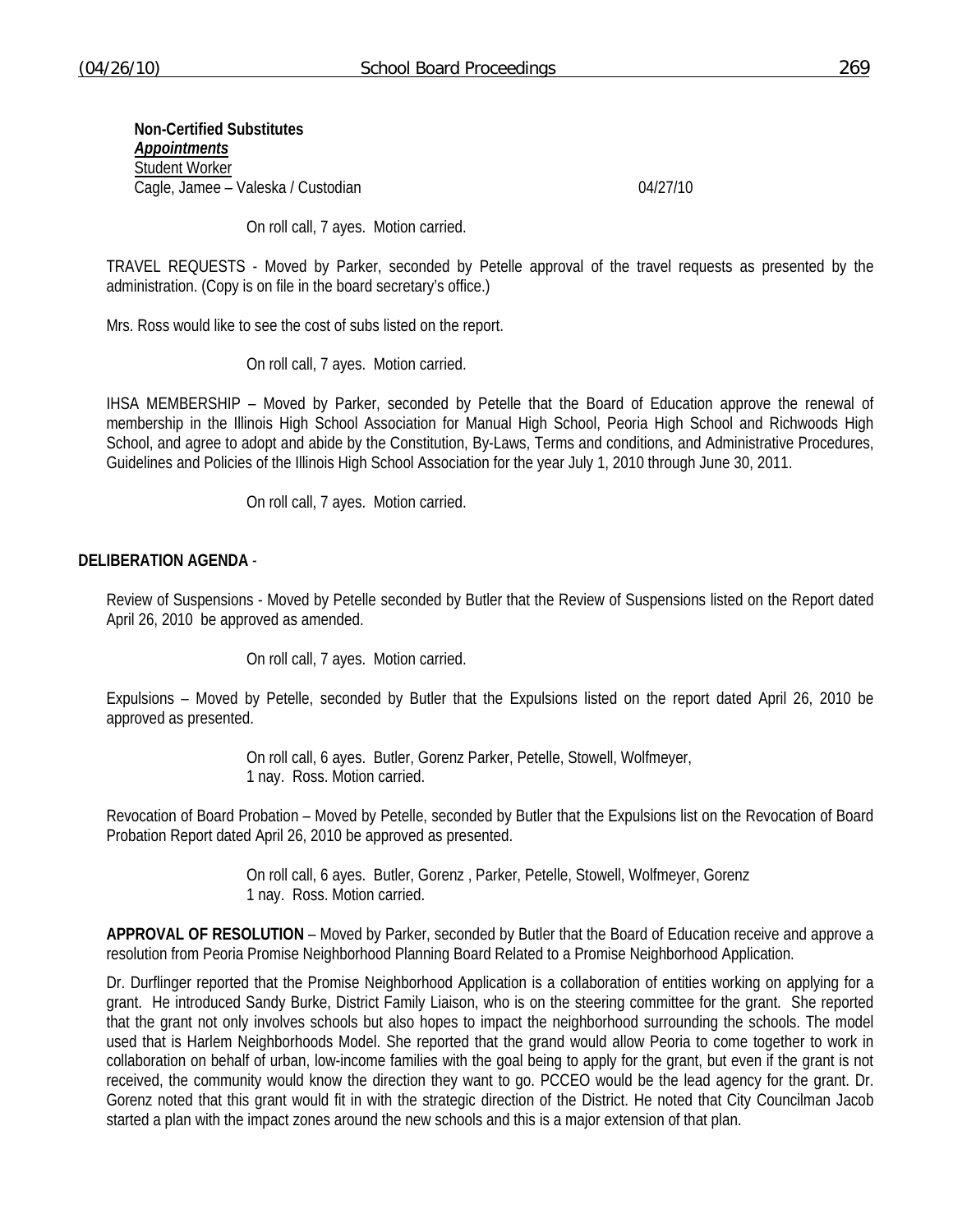APPROVAL OF LICENSE AGREEMENT FOR TRAX SOLUTIONS – After discussion this action item was pulled for further clarification and will be presented at the next Board meeting.

**REPORTS AND SUGGESTIONS BY BOARD MEMBERS** – Dr. Gorenz asked that administration look at Lincoln School and the \$17 million allocated to determine if that is the most cost effective way to use the rest of the money. He noted that the environment has changed and administration has changed since that concept was looked at and that the current use of the money is certainly a valid use of the money, but could Woodruff High School be utilized for Lincoln Middle School students and the current Lincoln Middle School used for Irving Primary School students. Then we could divert dollars to Peoria High School for lighting, geothermal heating and air-conditioning which would be the right direction for year-round school. Dr. Gorenz stated that he feels the move for more funding at Peoria High School would improve the facility for a greater number of students. Dr. Gorenz stated that cost savings from closing a high school is not from the building but from operating three high schools and not four. He does feel that Woodruff High School is too good a building to sit empty, he feels that with a pool, cafeteria and library Woodruff would prove to be a very effective school for the middle school students. He would like a review by administration of the proposal on how functional that would be before spending the funds.

 Mrs. Wolfmeyer would like information on what the cost would be to make Lincoln Middle School into a primary school. She noted that information from a Facilities Study would be helpful, as would input from the new Superintendent. She would like specific information on what the additional funding for Peoria High School would cover.

 Ms. Petelle stated her concern with middle school students using Woodruff High School. If that building were to be used for an alternative school or for a vocational program would the parents want their middle school students in the same building.

 Dr. Gorenz stated that administration would have to look at that issue, but when he looked at Woodruff High School and Peoria High School he felt that Woodruff High School lended itself to support more than one program in the building whereas Peoria High School can only be used as a high school.

 President Wolfmeyer noted that she felt the Board of Education had the discussion on putting middle school students in that building and they did think that was not the best use for the building, but that administration can look at the issue and have the discussion. Her concern is that for every week we wait there is a delay for the architects to start on the Woodruff site. Dr. Gorenz stated that he felt an addition to Lincoln and move to Woodruff High School could be completed quicker than current plan. Mrs. Wolfmeyer stated that she needs more information to decide if that is the best use of the building.

 Mr. Stowell stated that he agreed with Dr. Gorenz. Mr. Stowell noted that he feels that we will not be a recipient of a windfall from State School Construction Funds because of the plight of the State. He also shared that he has been contacted by trade groups about going through Manual, Peoria and Woodruff High Schools to see what is there and what they might bring to the table to get a vocational school started. He stressed that these capital dollars could be the last we could have for the next 20 years and we must be very prudent in how we are going to allocate them. Dr. Gorenz stated that he did think we might get the State School Construction Funds, but now feels we will not.

 Dr. Durflinger asked the Board to consider if they would be willing to pay for the architectural work if the PBC would not. Ms. Schau stated that her understanding is that if the work relates to Lincoln Middle School or Peoria High School it would relate to the bond issue and PBC would cover, but it will depend on the change in design. Dr. Durflinger would like to ask that question of the PBC and report. President Wolfmeyer stressed that any costs for changes to Woodruff High School would not be covered by PBC funding.

ADJOURNMENT – Mrs. Wolfmeyer adjourned the regular meeting at 8:55 p.m.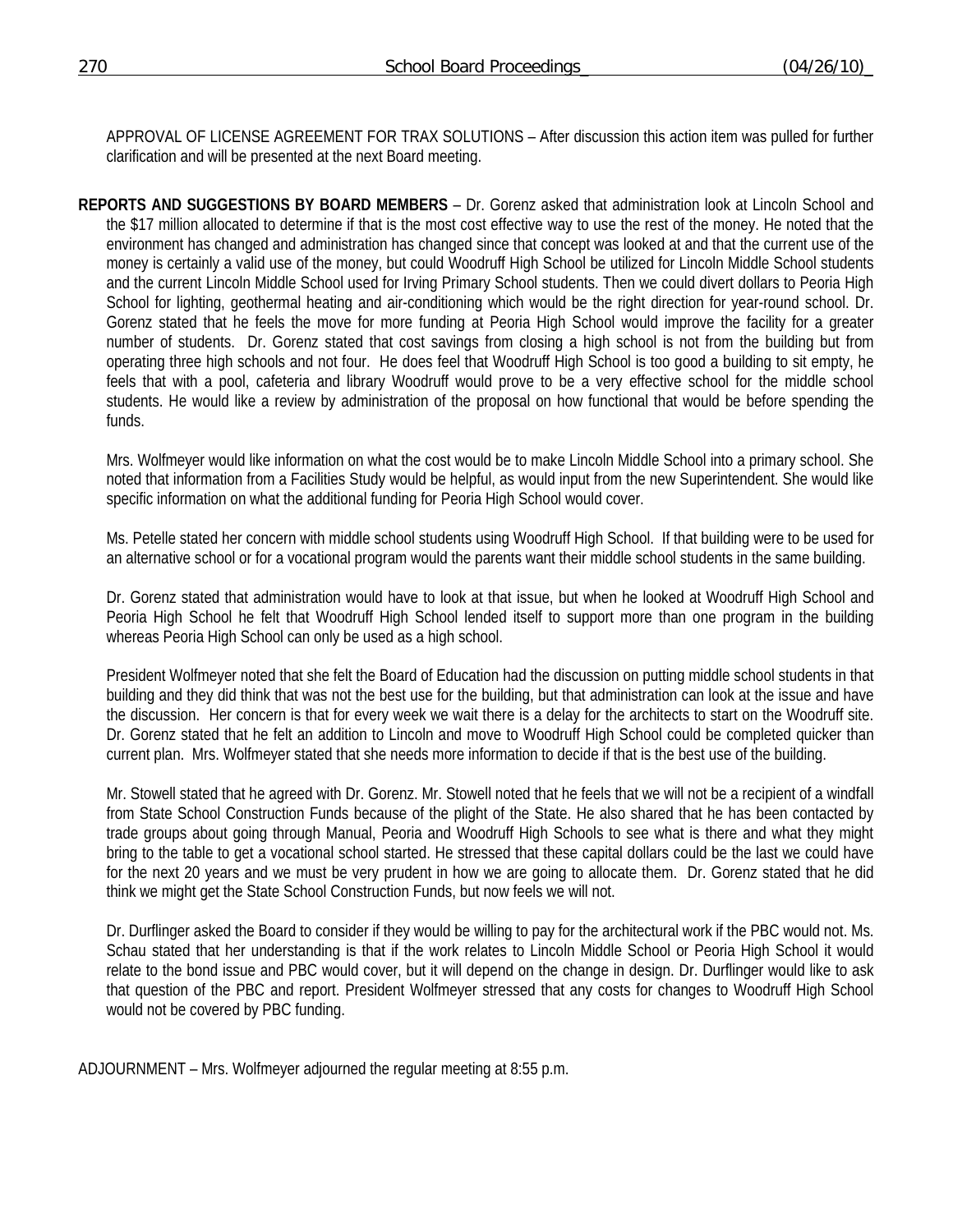Julia A. Cramer, Board Secretary

ATTEST:

Debbie L. Wolfmeyer Board President